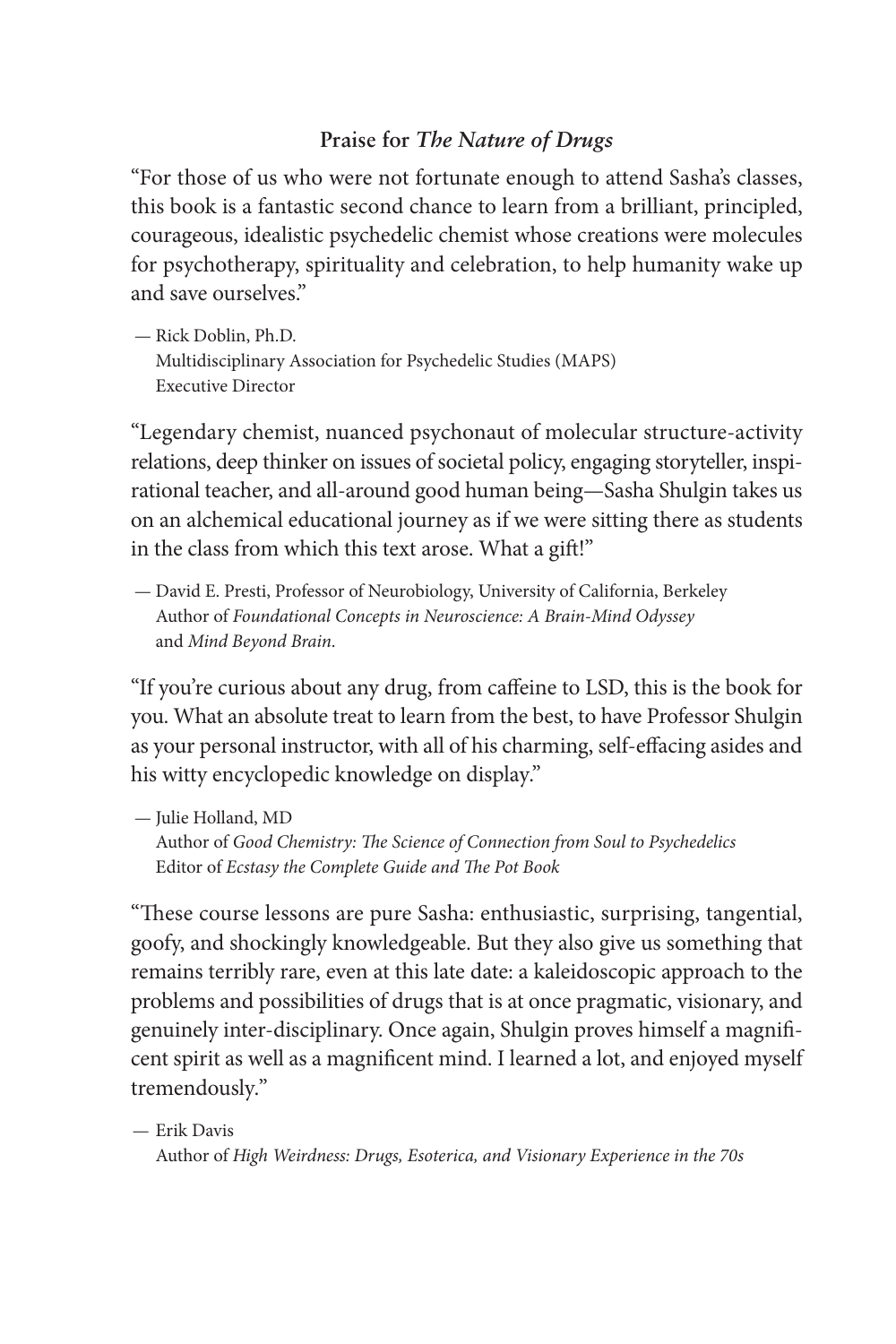© Copyright Alexander 'Sasha' Shulgin 2021 Foreword © copyright Mariavittoria Mangini 2021 All rights reserved.

No part of this publication may be reproduced, stored in any retrieval system, or transmitted, in any form or by any means, electronic, mechanical, photocopying, recording, or otherwise without the prior permission of the publisher, except for the quotation of brief passages in reviews.

Co-published by: Transform Press | P.O. Box 1152, Berkeley, CA 94712 Synergetic Press |1 Bluebird Court, Santa Fe, NM 87508 & 24 Old Gloucester St. London, WC1N 3AL England

Library of Congress Cataloging-in-Publication Data is available.

ISBN 9780999547212 (hardcover) ISBN 9780999547229 (ebook)

Cover design by Ann Lowe & Amanda Müller Book design by Brad Greene Managing Editor: Amanda Müller Transcribed by Melitta von Abele Transcription Corrections: Keeper Trout Printed by ----------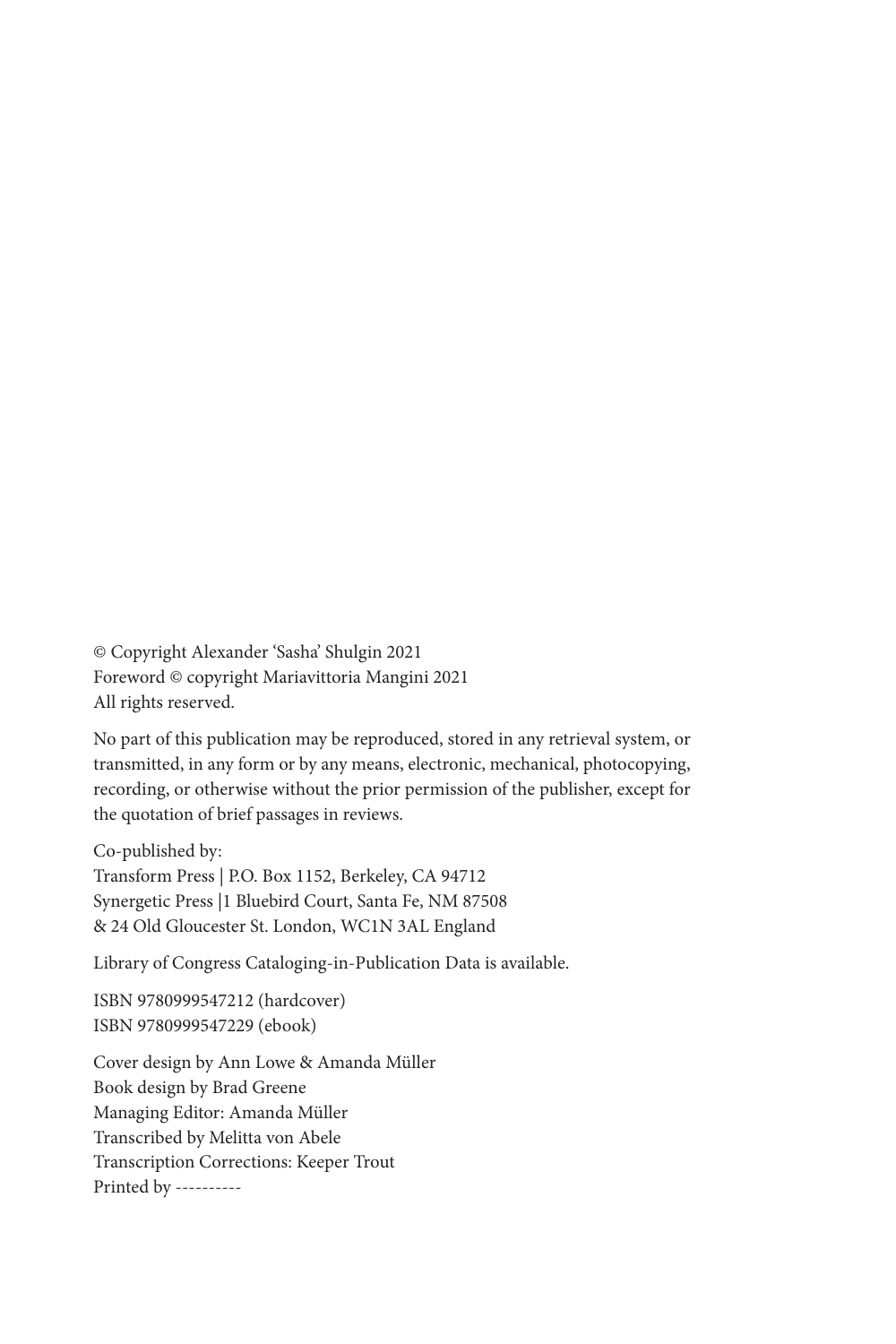### **TABLE OF CONTENTS**

|--|--|

Overview and Introductory Discussion Sasha's Introduction "What is a Drug?" Definitions from Lectures 1 and 2

## Lecture 3: **The Origin of Drugs**....................... 63

Overview Opening discussion: Sasha's view on drugs, laws, power, and social control The Origin of Drugs Human Development and Origins Alchemy Chemotherapy The Origins of Drug Scheduling, Enforcement and How Drugs are Scheduled Definitions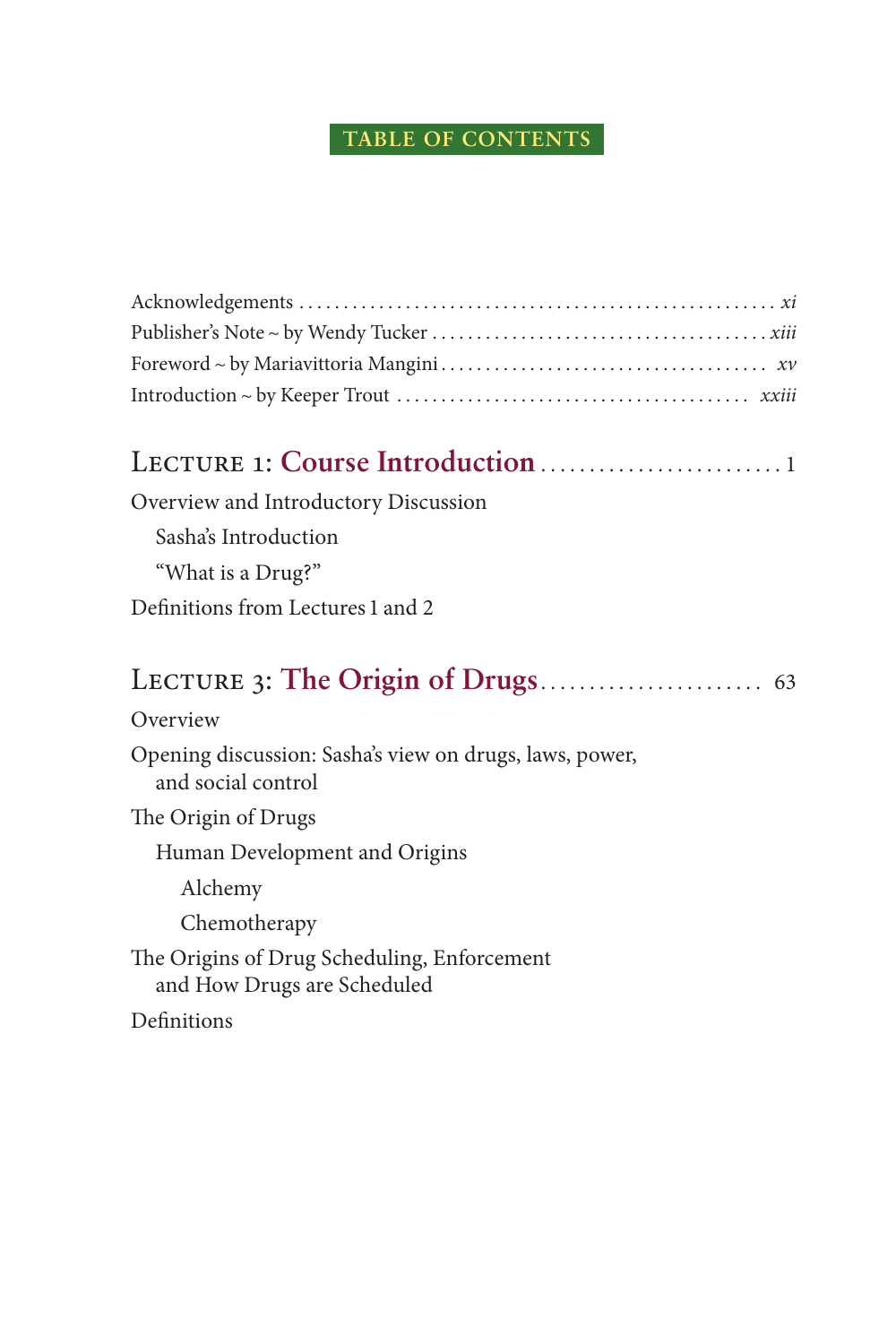# LECTURE 4: The Plumbing of the Human Body .... 109

Overview Pharmacokinetics and Pharmacodynamics How Drugs Get into the Body Drug Administration Methods Biotransformation: The Half-Life of Drugs in the Body Metabolic Interactions of Drugs

## Lecture 5: **More Body Plumbing** *&*  **the Nervous System** ...................................... 141

| Overview                                          |
|---------------------------------------------------|
| Biotransformation Continued:                      |
| Absorption, Excretion, and Routes                 |
| Administration Methods and their Effects on Drugs |
| The Nervous System                                |
| The Central Nervous System                        |
| The Autonomic Nervous System                      |
| Nerves, Structure, and Function                   |
|                                                   |

### Lecture 6: **Drug Action** ................................ 195

Overview Drug Treatment Categories Sasha's Drug Treatment Classifications Review of Drugs and The Nervous System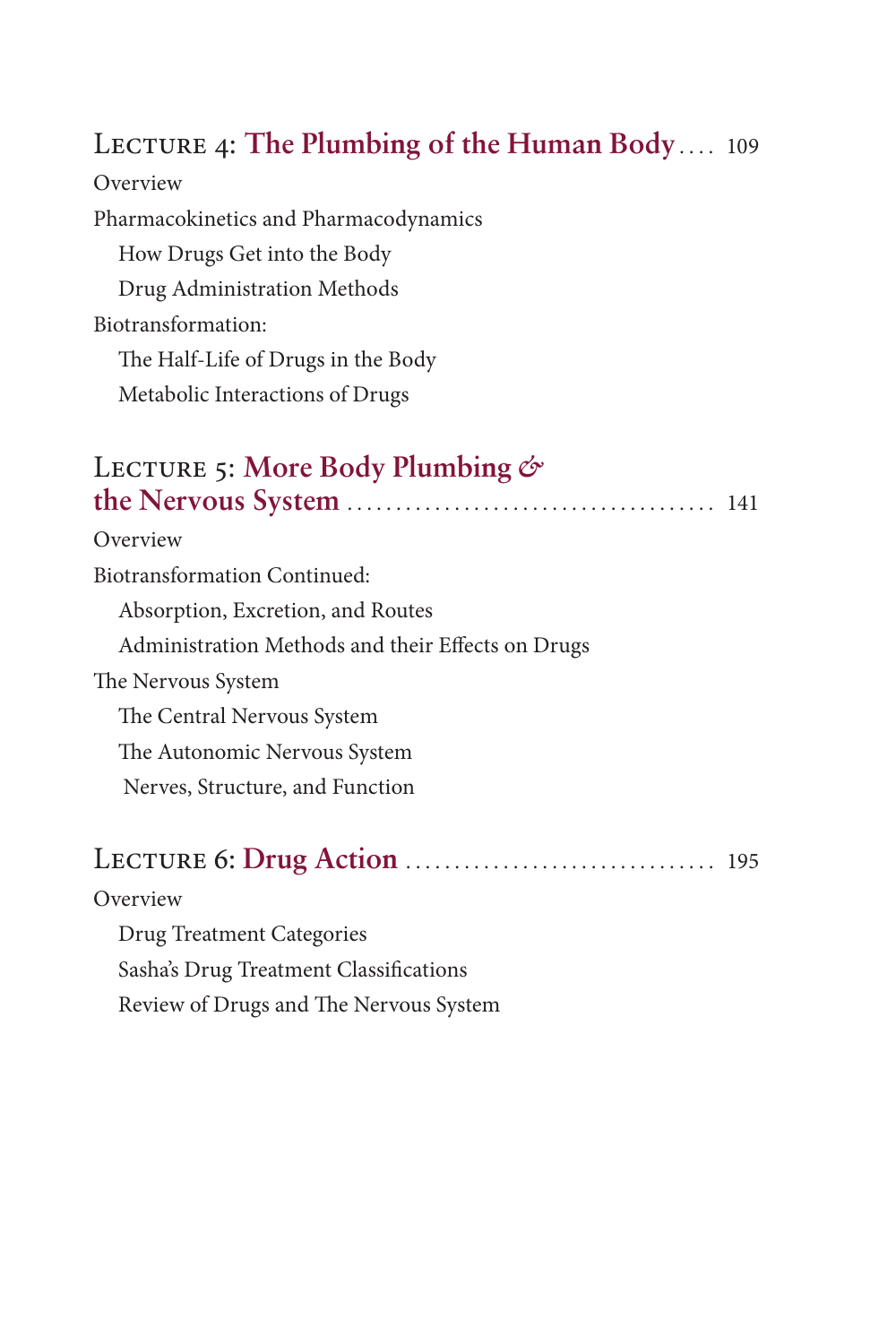# LECTURE 7: Memory & State of Consciousness .... 233

Overview **States of Consciousness** Memory Changes in Consciousness without Drug Intervention Mental Illness

## LECTURE 8: Research Methods ............................. 265

Criminalistics and Drug Testing Defining the Research Question Devising a Hypothesis **Clinical Drug Trials** Human versus Animal Testing Lecture 3 Notes, 1987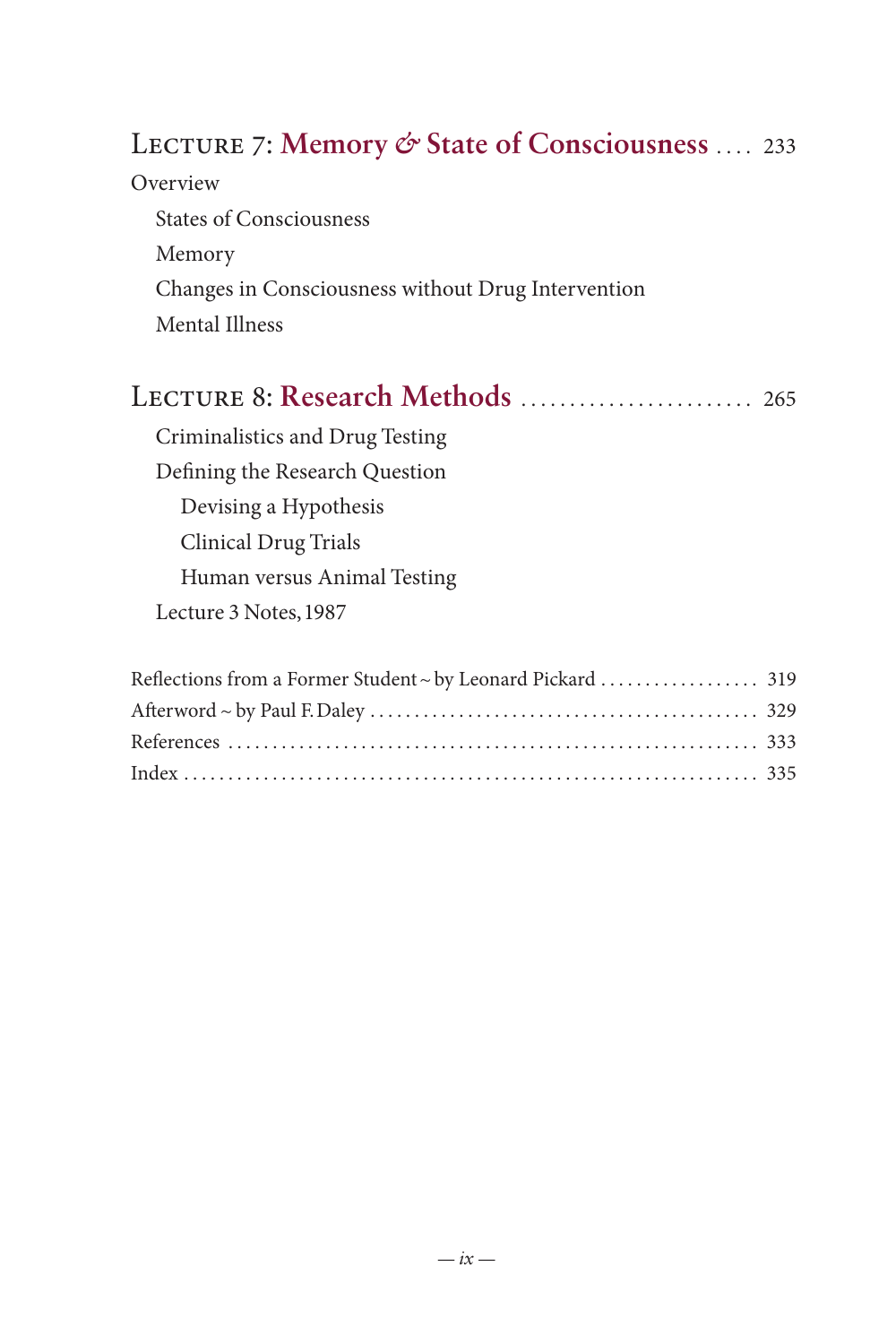#### **PUBLISHER'S NOTE**

This book is a time capsule.

When Sasha taught this class, computers were in use but most of his research was done through periodicals, journals, and books. He went to the library. You'll hear him referencing his favorite journals, and he will describe how to find the information desired, but of course this has changed a great deal since then. This is true too with the information he gives about patents and laws, it is not up to date.

We ask that you keep this in mind as you read this book, and to understand that regardless of these details, his advice and wisdom about *how to do research well* is still true. If Sasha were alive teaching this class today, he would probably tell people that they must be even more diligent than ever to weed through all of the misinformation there is on the internet. Research may be easier to do in some ways, but finding what is real and true takes more work, more skill, more objective and critical thinking, and is probably more difficult than before.

Enjoy this first volume of The Nature of Drugs!

— Wendy Tucker Publisher, *Transform Press* February 2021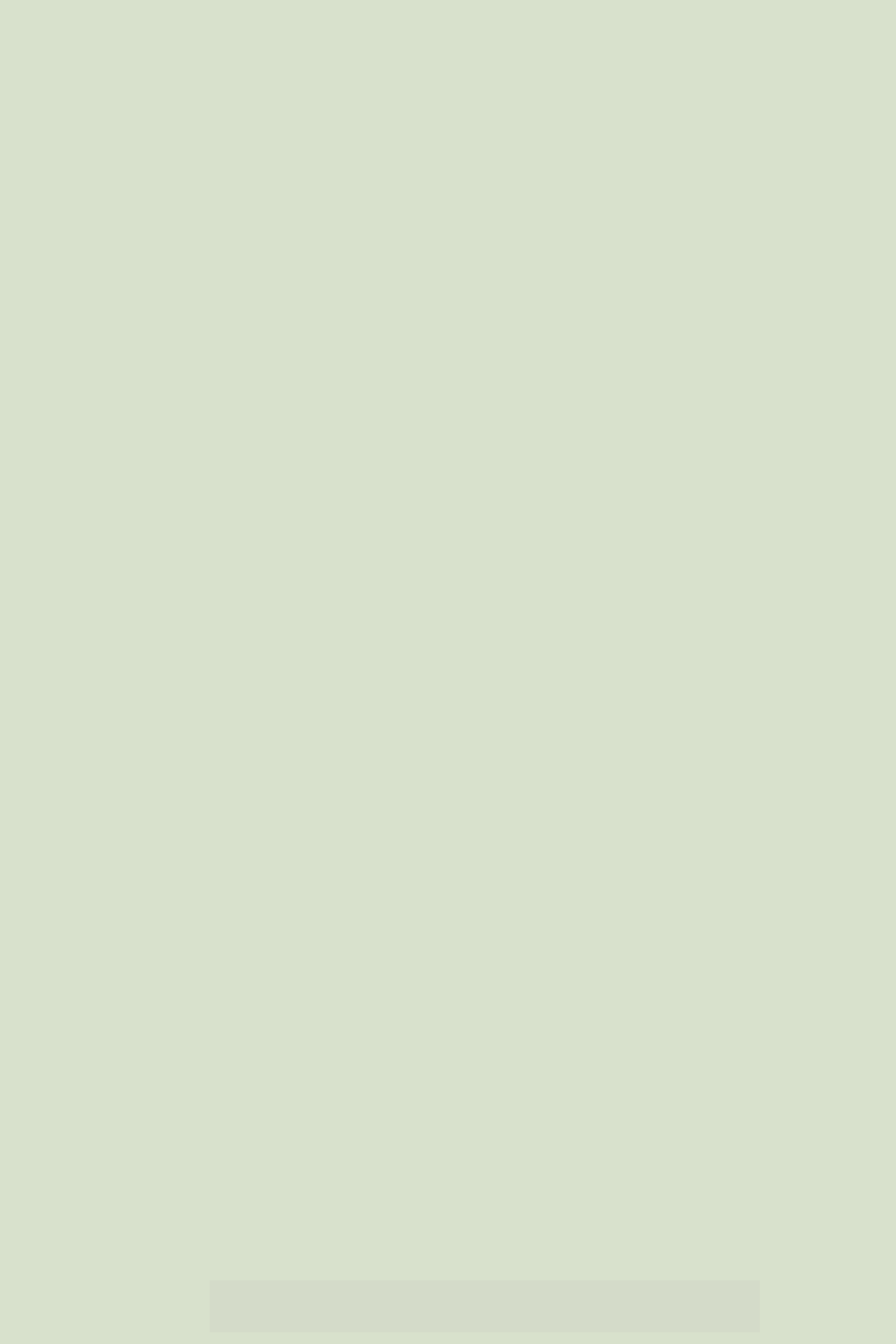### **FOREWORD**

There are many aspects of Sasha Shulgin's life and work that will likely be familiar to readers of this book. His best-known works, *PiHKAL* and *TiHKAL*, written with Ann Shulgin, combine the stories of their courtship and marriage with chemical synthesis information from private notes on psychedelic compounds. Working in his lab, in a shed in the yard of the Shulgin Farm, his family home, Sasha independently created more than 200 psychoactive substances. Although his research papers describing the hundreds of unique chemical compounds that he synthesized have been widely published, and his work is of unquestioned importance, his research was not subsidized by a university, a government research facility or an industrial sponsor. Instead, he supported his work and maintained his independence from potentially censorious influences by consulting, lecturing and teaching. The Farm today is the repository of a treasure trove of research documents and reports, lectures, journals, letters, and photographs that comprise Sasha's scientific library and personal papers, which are now being explored and digitized. This book, which represents the transcripts of the first semester of a pharmacology class taught by Sasha in 1987, is a part of that effort.

In approaching the material presented in *The Nature of Drugs*, it is important to note that the social environment in which a contemporary reader encounters these lectures is significantly different from the one that prevailed when they were presented. In 1987, this country was in the midst of a moral panic about drug use. The use of plants and chemical compounds for the purpose of consciousness alteration was generally considered to be a criminal act. Although research indicated that many users of illegal psychoactive drugs were able to function effectively and undetectably in society, most public policy of that time presupposed that such use would inevitably have demonstrable negative consequences.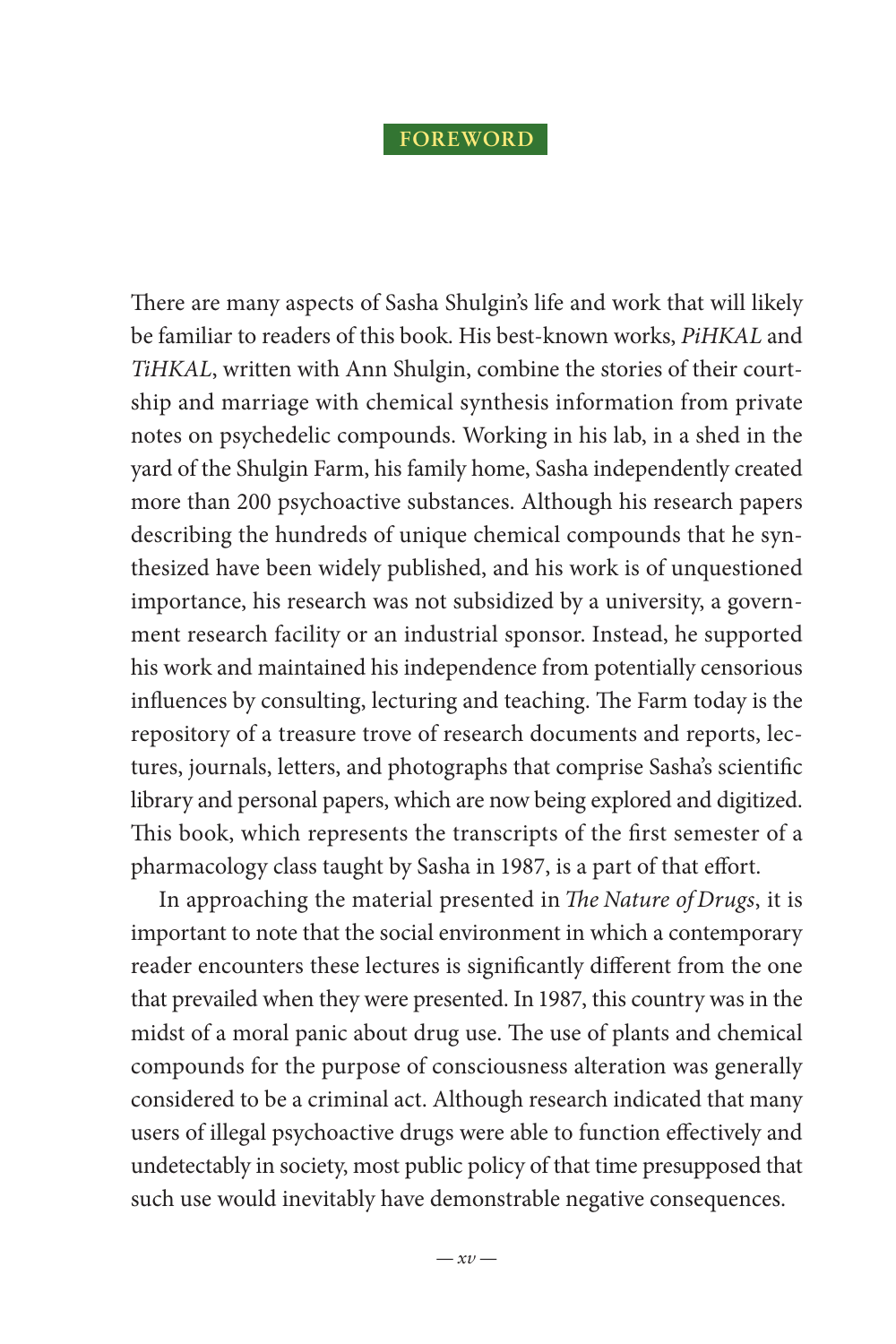At the time that these lectures were presented, the popular and the legal formulations of the use of illegal drugs allowed, for the most part, for only two patterns: abstinence and abuse. Any illicit drug use was defined as abusive, and moderate use was believed to be an unstable pattern, which might at any time deteriorate into uncontrolled use or drug addiction . Studies of drug users often failed to differentiate between different patterns of use, employed imprecise and inaccurate terminology in describing levels of use, or made no attempt to describe patterns of moderate use. The majority of theories that explained drug use and described the drug user did so in such negative and pathological terms that it seemed mysterious that any drug users survived at all. Sasha was one of the minority of drug experts who recognized the existence of a large number of experimental or occasional users who did not present any serious problem in terms of morbidity and mortality. On the contrary, he understood that drug users might value their experiences for many different reasons that did not arise from pathology, and that most drug users do not become abusers or addicts.

Ironically, the existence of patterns of moderate use was most publicly recognized by William Bennett, "drug czar" of the Bush administration, who acknowledged the possibility that experimental, infrequent, or even regular non-compulsive use of illicit drugs might have few detectable effects on the health, work, families or social lives of some users. Nevertheless, in Bennet's 1989 National Drug Control Strategy, he singled out these "non-addicted casual users" for his strongest opprobrium, calling them "potential agents of infection for non-users," presumably because they did not fit his description of drug users as "inattentive parents, bad neighbors, poor students, and unreliable employees" whom no one would wish to imitate.

With the ascendance of political conservatism during the Regan administration, problems that might be associated with the use of prohibited drugs had come increasingly to be viewed as resulting from moral, spiritual or biological defects of individuals, rather than as the product larger of social or environmental problems. The remedy for these

 $-xvi$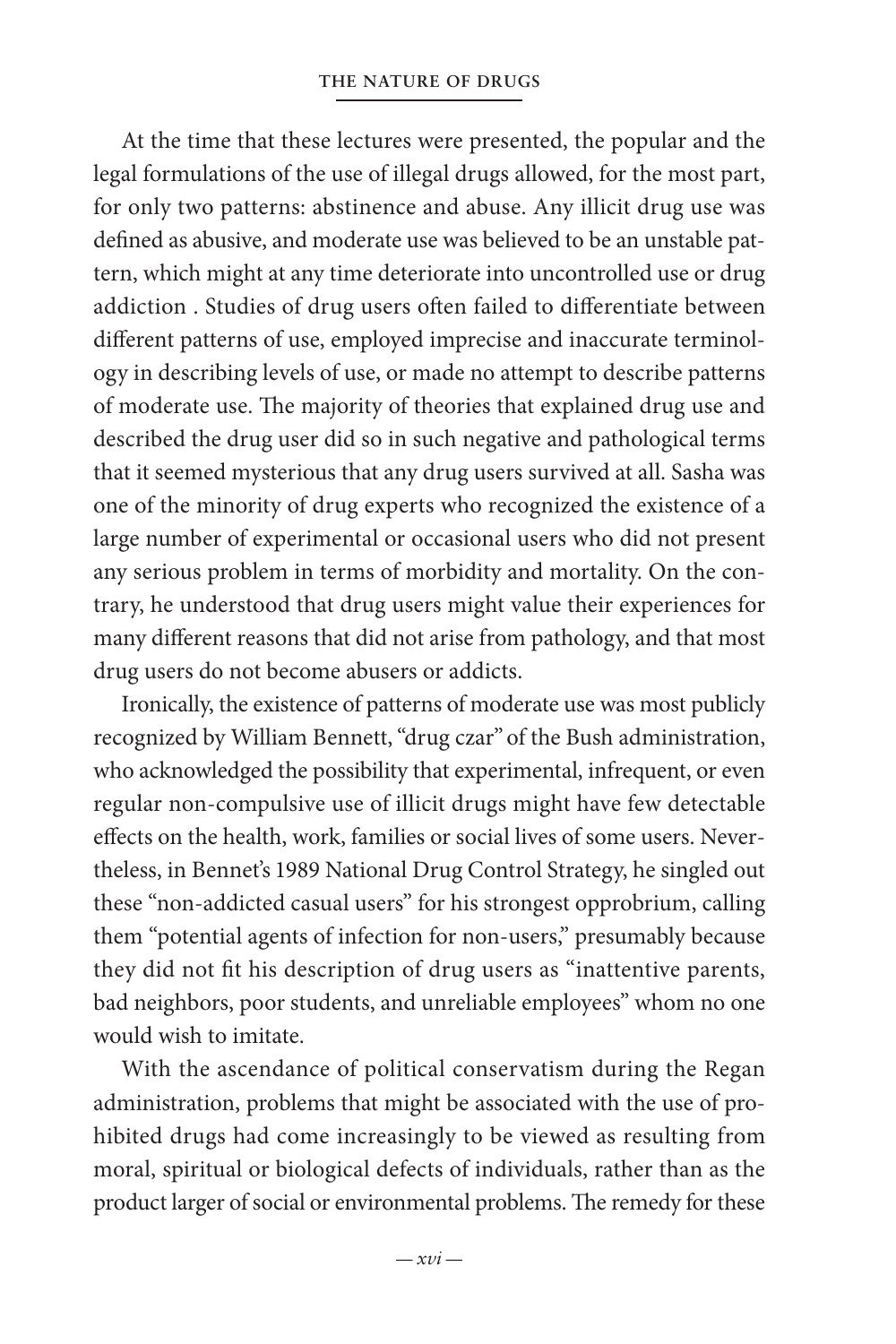#### **FOREWORD**

dysfunctions was greater social control, as opposed to social welfare. Cultural conservatives determined that they could use drug prohibition as a legitimate source of control over unruly elements: minorities, youth, aliens and cultural liberals; the "dangerous classes" that seemed to be getting out of control in the 1960's and 70's.

Drug prohibition became a powerful exponent of the projects of the cultural right. It displaced concern for social conditions such as poverty, lack of educational opportunity, racism, unemployment, and a deteriorating social safety net; and concentrated explanation of them on the deficiencies and weaknesses of the affected individuals. For groups that were experienced by conservative elements in society as disorderly, rebellious, and disrespectful of authority, opposition to their non-conforming behaviors was seen as a reaffirmation of social hierarchies and traditional moral values. Control of the use of drugs that might be favored by these groups has been used to provide the justification for increased social control and drug prohibition has historically been allied with expressions of racial and ethnic intolerance.

Sasha challenged this prohibitionist stance both for provincialism that specified a limited range of acceptable interests and experiences and for paternalism that surrendered autonomous decision making in return for a promise of security and safety. He drew critical attention to the substitution of lies, distortions and fallacies for history and scientific evidence that was characteristic of legalistic views of drugs and drug use. By contrast, he offered potential drug users a singular position: learn the facts, then make an informed decision for yourself. Rather than trying to control citizens' choices, or resorting to hyperbolic fear mongering, he advocated a pragmatic alternative: scientific and realistically grounded education. This was drug education that was not directed solely at prevention of use, but which also provided those who chose to use with information that encouraged moderation, appreciated the legal consequences and social realities of drug use, and was based upon science.

Much of this first series of lectures is devoted to Sasha's view of teaching and learning. He encouraged students to listen to the emerging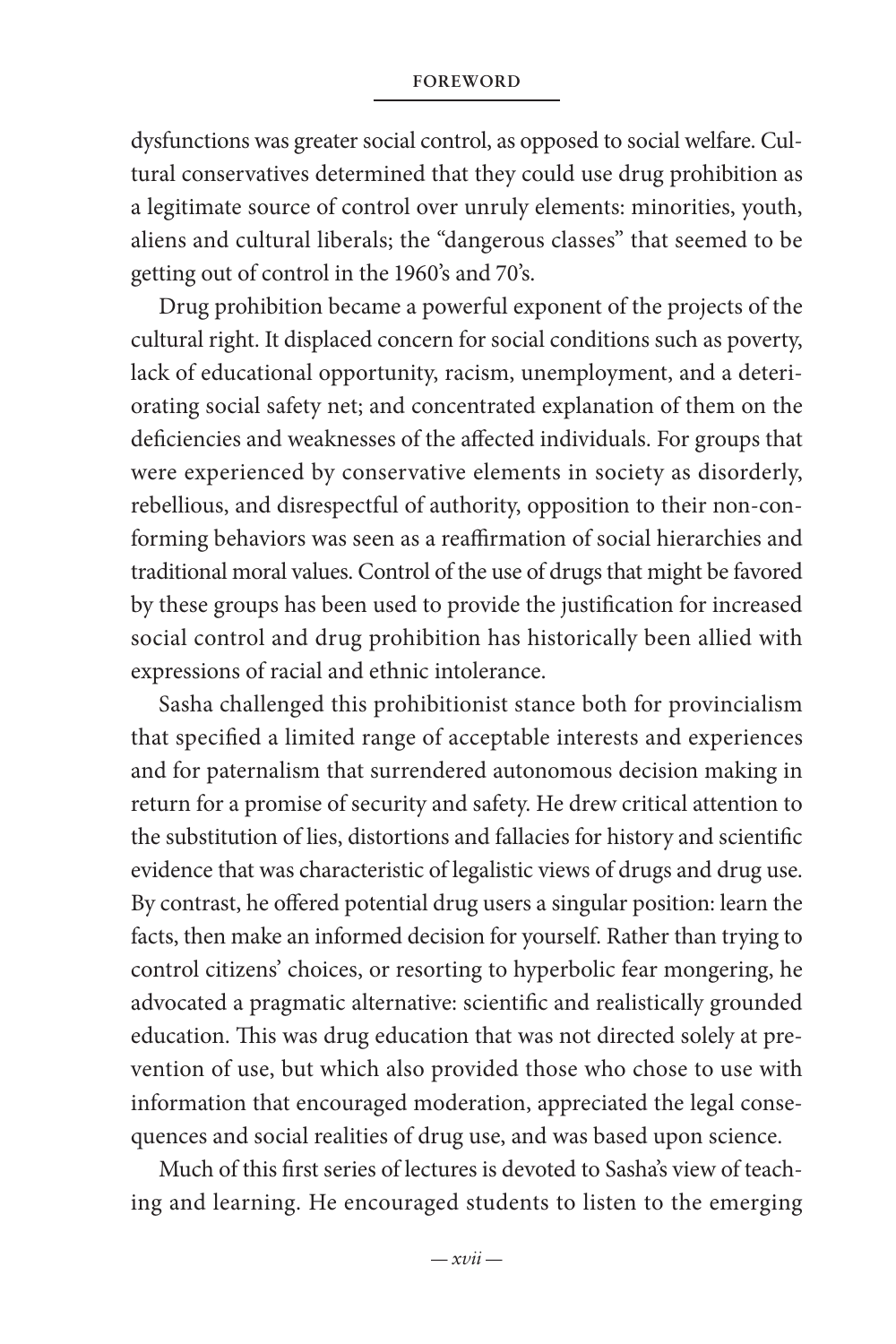"music" that the interplay of his planned lecture outlines, inquiries and offerings from class members, and his own stream of thoughts produced; and he discouraged excessive notetaking as a distractor from the experience of in-person interaction with the class material. He wanted students to get the feel of his work as a chemist, but also as a philosopher and an artist. Drugs, he claimed, were incidental to his presentation of ideas about free choice and informed citizenship. They provided an occasion for Sasha to talk about what he claimed really went on in this class: an experience of learning that was designed to equip us to have freedom of choice and to retain our personal power of discernment in our decisions and actions. Sasha was an early endorser of "just say know" as an alternative to "just say no."

Those of us who were fortunate to spend time in conversation with Sasha can almost hear his voice as we read these transcripts. He was an engaging teacher, masterful and authoritative about his subject, but ready to acknowledge ambiguities and areas that were outside his expertise. He was quick to grant that there were exceptions to his expert knowledge and that ten percent of his ideas would be likely disproven. His expressed wish in these classes was for the students to listen to the "music" of chemistry, which he saw as a creative exercise.

The incontestable principles of chemical structure served as a launching point for discussions about societal issues and controversies. In this series of lectures, which was intended for a general audience with no particular background in chemistry, Sasha prepared his listeners for the detailed discussions of specific drugs that would be presented in later classes. He covered basic anatomy and neuroanatomy, physiology and neurophysiology—our "plumbing and wiring" as he called them—pharmacological concepts such as pharmacokinetics and pharmacodynamics, definitions used to describe drugs and their effects, and a chronology of drug law and policy. By introducing the pharmacokinetic processes that explain the way that the body reacts to drugs and the pharmacodynamics of receptor effects and chemical interactions, Sasha opened a greater access to wide-ranging discussions of drug action for students who might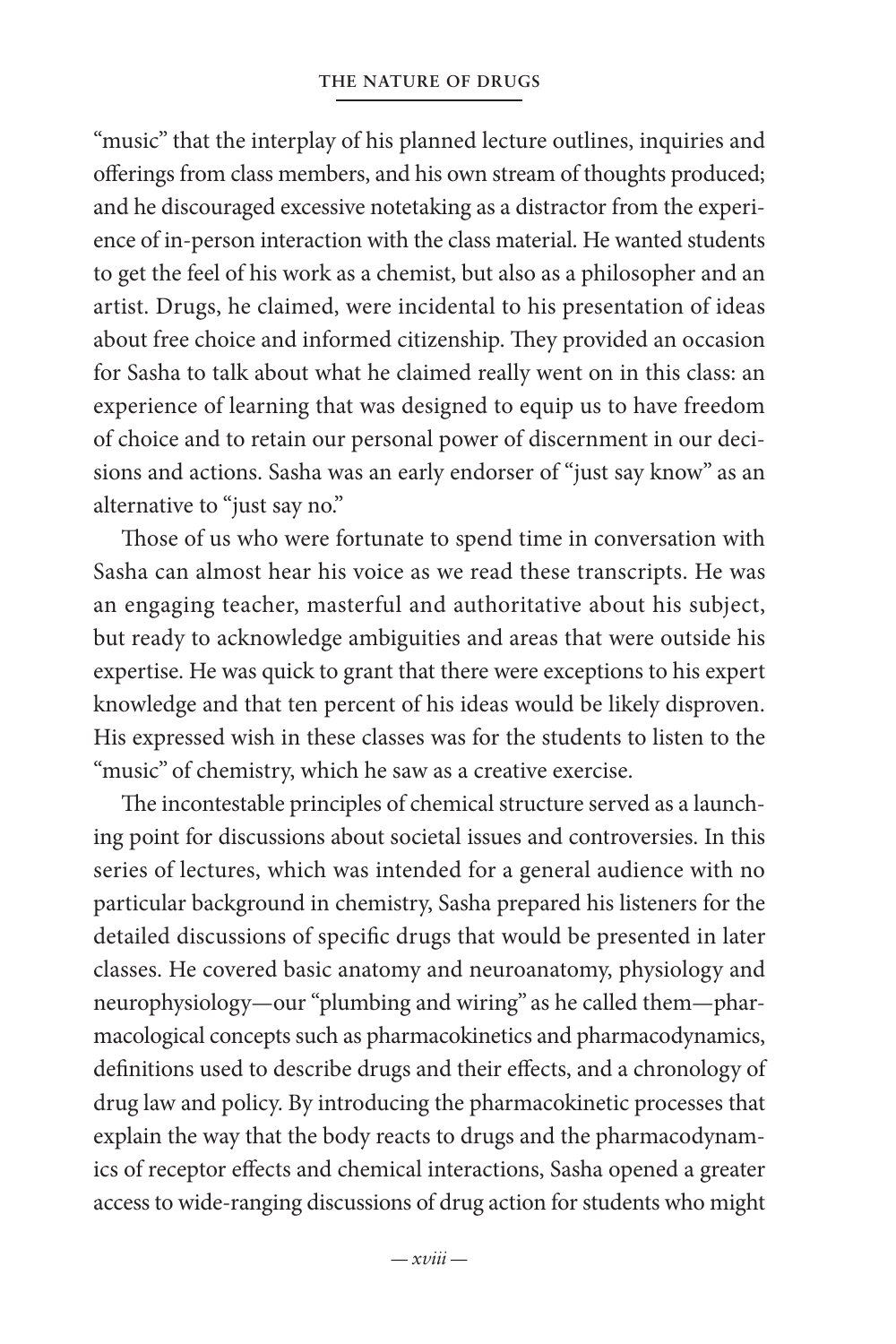lack a background in these areas. More importantly, these lectures provided an opportunity for Sasha to present his opinions, convictions and principles in a context that attracted students with an interest in the role of psychoactive substances in human experience.

Sasha's teaching sometimes followed an outline or notes and sometimes, by his own admission, "just rambled around." In this lecture series, he laid the groundwork for further explorations that would come later, equipping his audience to participate with him in some wide-ranging conversations about individual drugs, what they do, and how we think and legislate about them. In order to do this, Sasha presented foundational knowledge that would permit his students to formulate pertinent questions and to follow him in his rambles. This background of understanding was meant to allow class time to be an interactive learning environment, where both students and instructor could engage creatively with the subject matter. Sasha used a broad definition of "drugs" which included "those things that influence a living organism or behavior," and he provided a picture of where drugs come from, and where they go, their actions, their risks, and their virtues. This became the basis for his later lectures not only on specific drugs, but also on topics that relate to a "wilder territory" that embraces as drugs such things as smog, radioactivity and pesticides.

The importance of Sasha's digressions and asides can't be overestimated. He provides practical examples that illustrate important concepts in a way that is in keeping with his position about note taking—that it distracts from listening appreciatively to the material being presented. He uses his position as an experienced researcher to discourage attempts to "prove" a hypothesis, and to remind his students that science advances by discovering that previous hypotheses are incorrect. He emphasizes the importance of asking the appropriate research question, and of designing inquiry as a quest to disprove hypotheses, since an experiment that proves a hypothesis is impossible to devise. He also delves into areas of philosophy and policy, and gives invaluable advice about the nature and conduct of research. Sasha was acutely aware of

 $\frac{-\dot{x} - \dot{x}}{x}$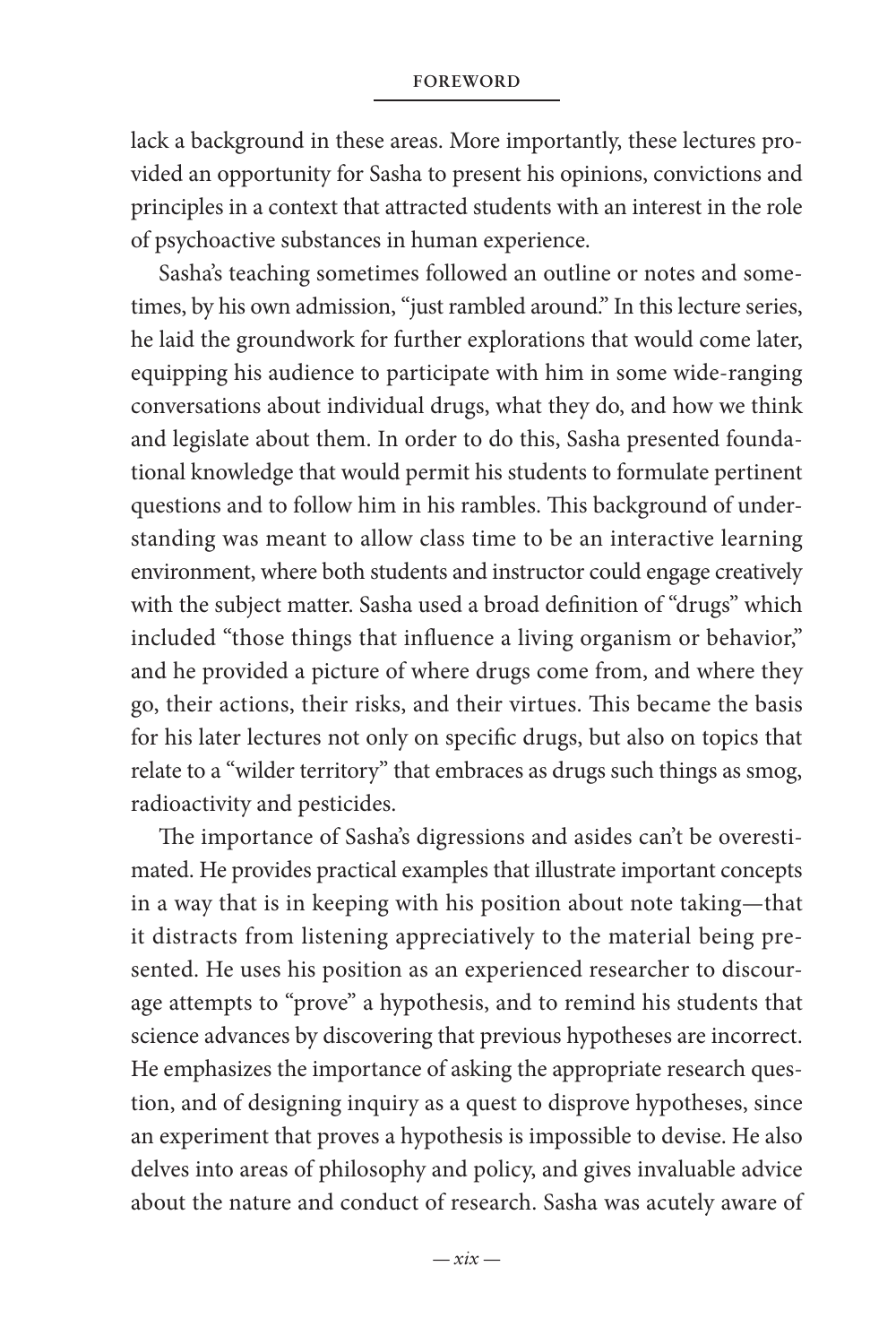the way that powerful persons, governments and agencies may be more committed to avoiding any admission of error than to moving from ignorance to enlightenment.

Sasha's comparison of drug education to sex education gives a hint of the perspective that led him to describe his chemical diagrams as "dirty pictures." The idea of both is to equip the listener to make informed decisions when the opportunity and the inclination to engage in certain behaviors may coincide. He was not reticent about including his views about social ethics in his lectures, but he did not advocate for or against drug use. He refuted the conventional ideas about abuse of drugs that define "abuse" as use of any forbidden drug, lack of permission from a specific professional prescriber for use, acquisition of drugs through unsanctioned channels, or use of drugs in ways that may introduce an element of danger. Sasha held to a definition of drug abuse that has nothing to do with illegality or medical supervision: as long as drugs can be used in ways that don't interfere with social functioning or mental and physical health, their use is not here considered to be abuse. In this more complex view of what constitutes abuse, the relationship of an individual to a substance is the crucial concern.

In order to have a foundation for following Sasha's lectures, and to keep up with his observations, stories and replies to their individual inquiries, students were encouraged to use the class' textbook to gain a basic vocabulary and understanding of the various kinds and classes of psychoactive drugs. The textbook, *From Chocolate to Morphine*, by Andrew Weil and Winifred Rosen, was first published in 1983, a few years before these lectures were presented. It is still in print almost 40 years later, and the ideas that made it an obvious choice for Sasha to select have come to enjoy greater acceptance: that the desire to alter consciousness is an innate, normal human drive, and that problems with drugs arise from poor relationships with drugs, not from the inherent characteristics of the drugs themselves.

At the present moment, Sasha's devotion to the presentation of truths backed up by scientific and historical evidence presents a refreshing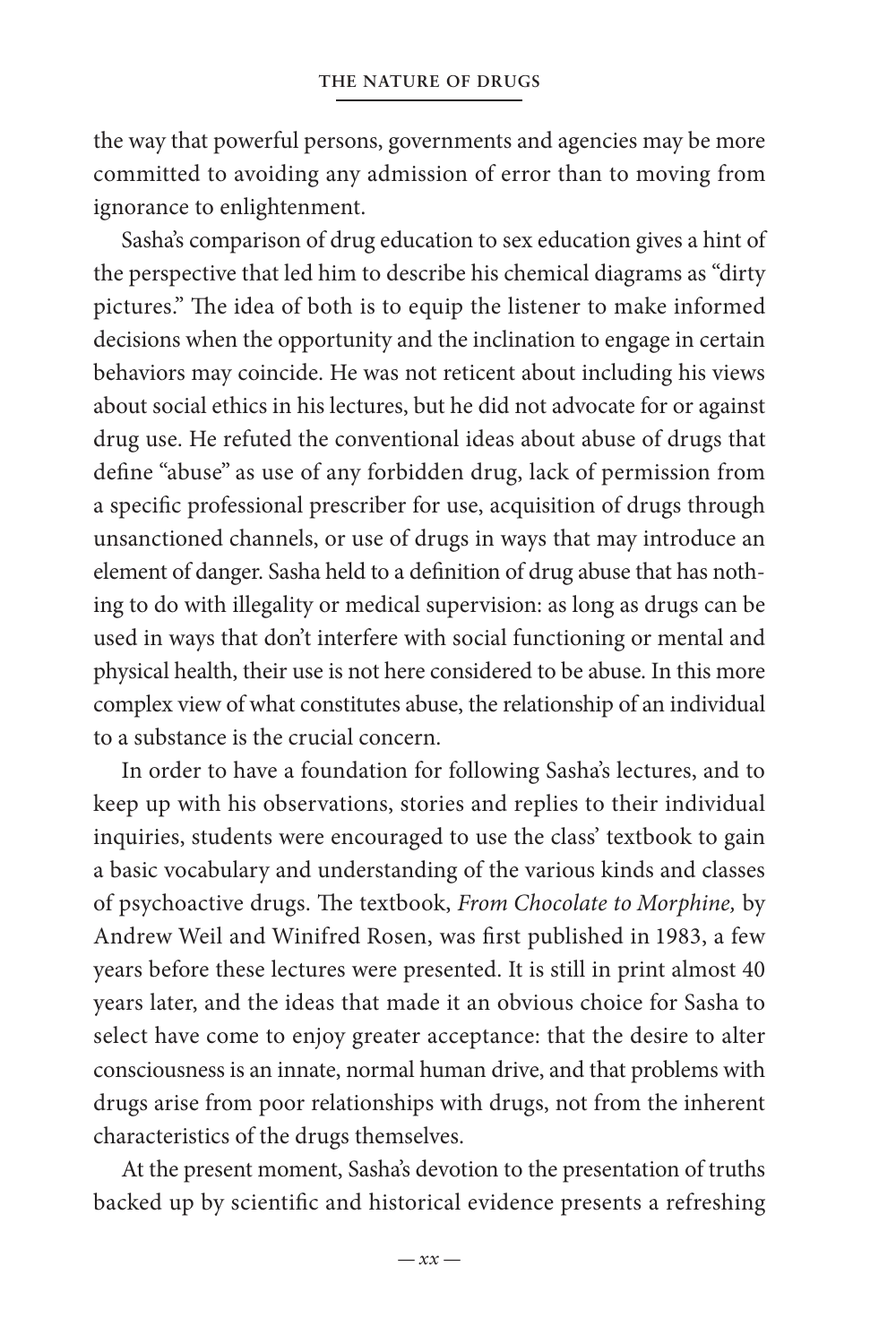#### **FOREWORD**

contrast to the encroachments of the current war on science. He saw himself as a truth seeker, rather than an advocate for or against drug use, and his work is an example of a cognitive lust: an intense desire to learn and know everything that there is to know about a fascinating subject. In his case, the inspirations for this enthusiasm were drugs that could cause not only visual and sensory changes, but could also modify and influence brain function. His interest was in drugs that "turn the mind;" psychotropic substances that can cause changes in perception, attitude, or point of view, and sometimes expand one's mental and emotional horizons or provide access to one's interior universe.

Sasha could be persuaded to admit that he was an alchemist. He approached chemistry as a sacred art and was mindful of the way in which the practical and the philosophical, the esoteric and exoteric, intersected in his work, as they did in classical alchemy. Historically, only a few practitioners of the arts he practiced rediscover this ancient truth. He viewed alchemy as a form of meditation, and chemistry as an art that was exactly like the composition of music, or the creation a painting: the putting of things together that had never been together before.

Sasha's practice was informed by the realization that the essential alchemical work was to understand oneself. While he delighted in the practical work of the laboratory, he recognized that the transmutation that is sought in the alchemical quest is a spiritual regeneration of the practitioner, in an evolution from ignorance to enlightenment. He was grounded in the real and tangible but respectful and curious about the mystical and intangible. Sasha mused about the possibility of embedding one's character in the substances that one works with, in a way that could be recognized by others. Beyond earth, water, fire and air, the elements of which everything is made, he was curious, as were the classical alchemists, about the quintessence, the fifth element, the spirit in matter, the soul that puts all the rest into place. In his work, Sasha Shulgin was able to achieve one of the goals of classical alchemy: to manifest spiritual forces for transformation in a material form. This class was a vehicle that he used to expose his audience to the ideas that shaped his work, and

 $-$ *xxi* —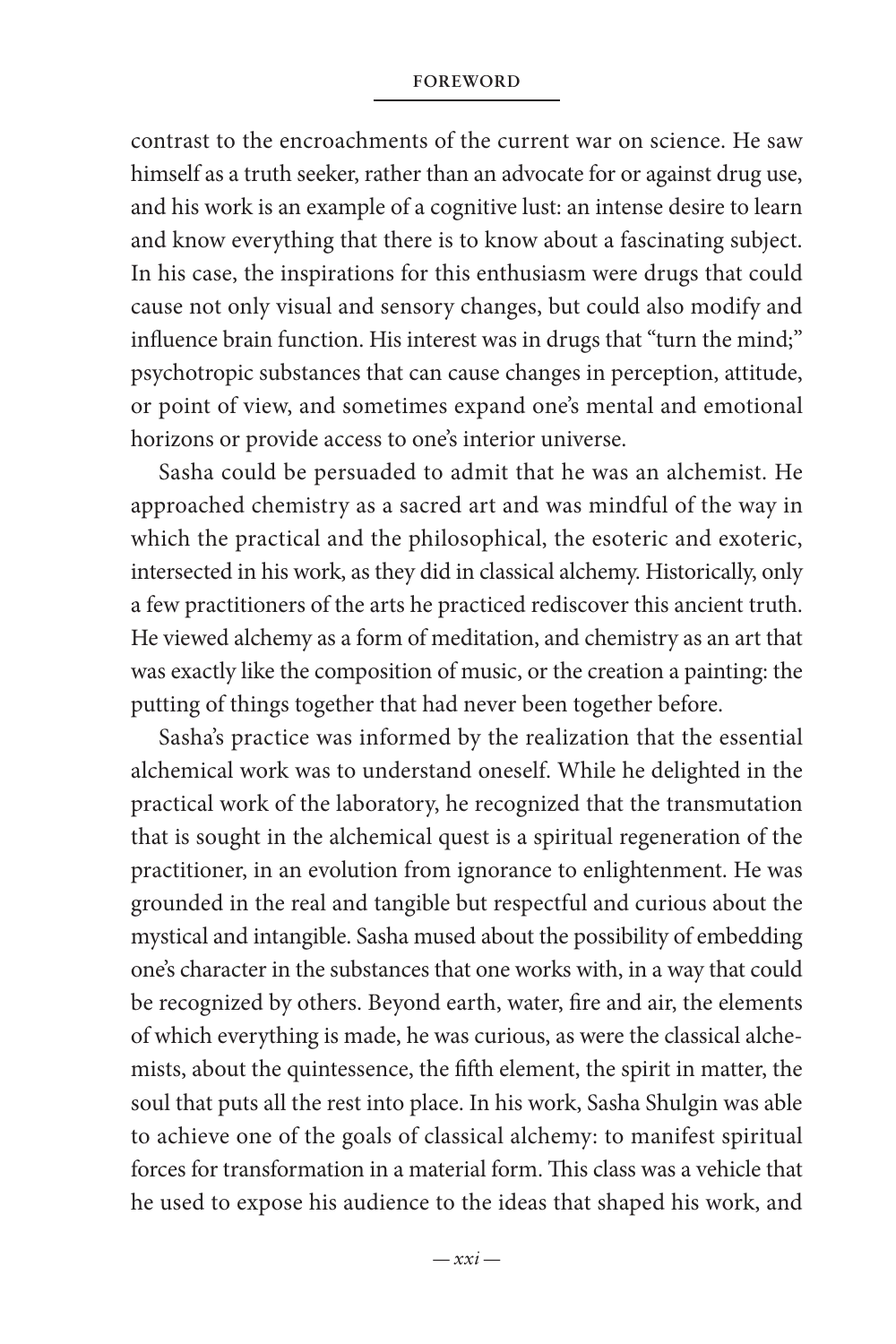which lent a quintessential character to the substances that he created and synthesized. For us who have had the benefit the transformative power of Sasha's discoveries and innovations, these lectures give a unique glimpse of his remarkable mind at work.

— Mariavittoria Mangini, PhD, FNP Cofounder, Women's Visionary Council December 2020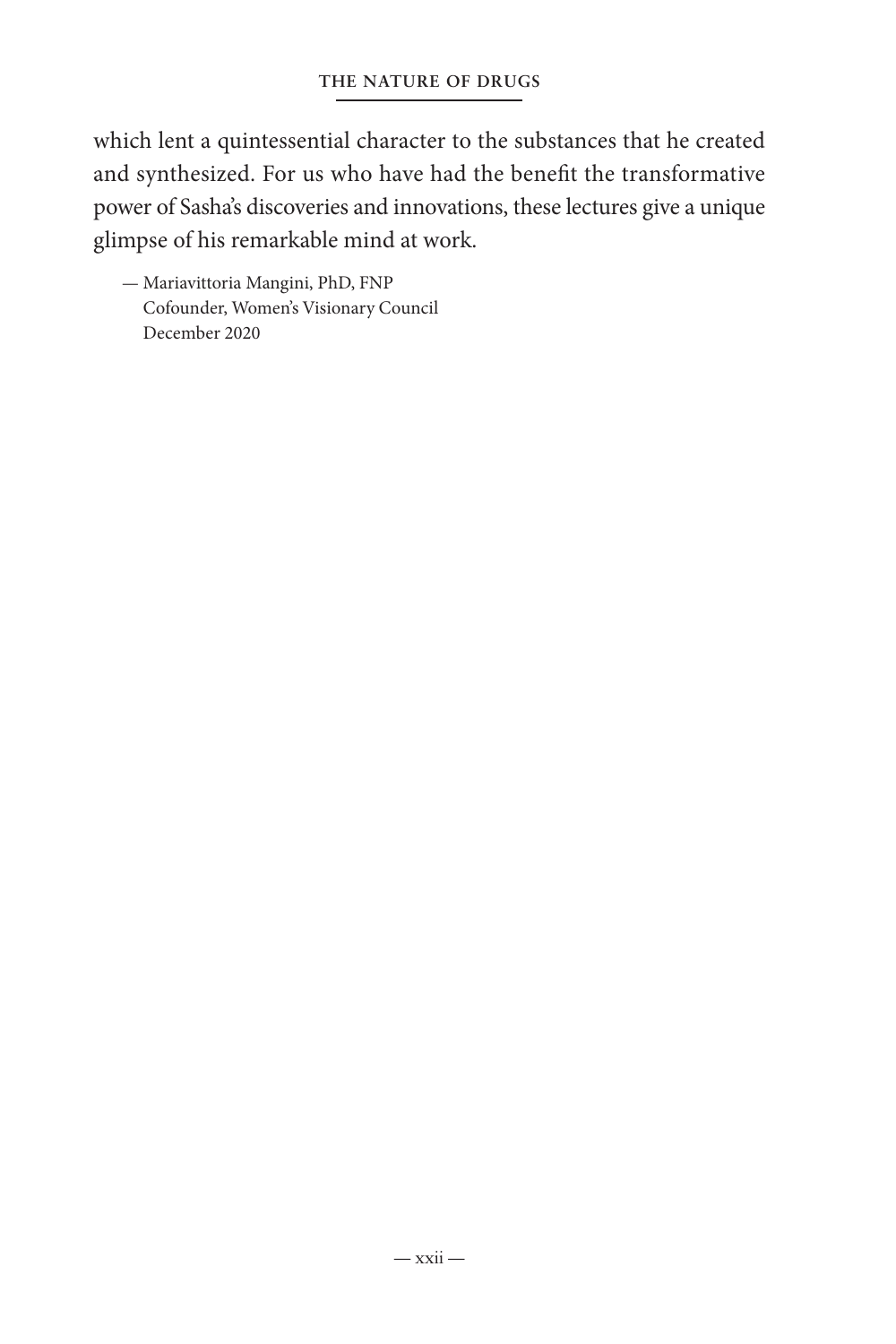#### **INTRODUCTION**

What you are about to read is much more than a series of class notes, it is a taste of Sasha at his most entertaining. The Nature of Drugs was a very popular class taught at SFSU by Sasha (Alexander T.) Shulgin. This book was from one of those classes, recorded in 1987. These recordings have been transcribed to enable the experience of being in his class, to get a taste of Sasha's wildly free-form and fast paced lecturing and speaking style.

Despite rolling through technical subjects such as pharmacology in general, pharmacodynamics, pharmacokinetics, metabolism, excretion, toxicology, and forensics; this was an introductory level course aimed at students who had no background in chemistry, and required no other prerequisites. This makes what Sasha wants to say very accessible to anyone. Sasha loved teaching this class because of the opportunity it provided him to share, not only the core material, but a bit of himself in hopes of captivating and influencing whom he believed would become future professionals in medicine, chemistry, pharmacology, and forensic sciences. His philosophical views on drugs, life, sex, personal rights and freedoms, societal concerns, and legal constraints were all freely shared, along with advice to reject out-of-control authority politicizing any area of study, and learning how to ask the right questions. In short, how to perform good science.

Volume One of this three-part lecture series discusses: How a drug gets into the body, how it moves around, what it does, what happens to it, and how it gets out. In doing so, Sasha attempts, as he puts it, to present "what can be bad about drugs, and what is sometimes very good about drugs. Warts and all."

— Keeper Trout Author and Editor, *Trout's Notes* November 2020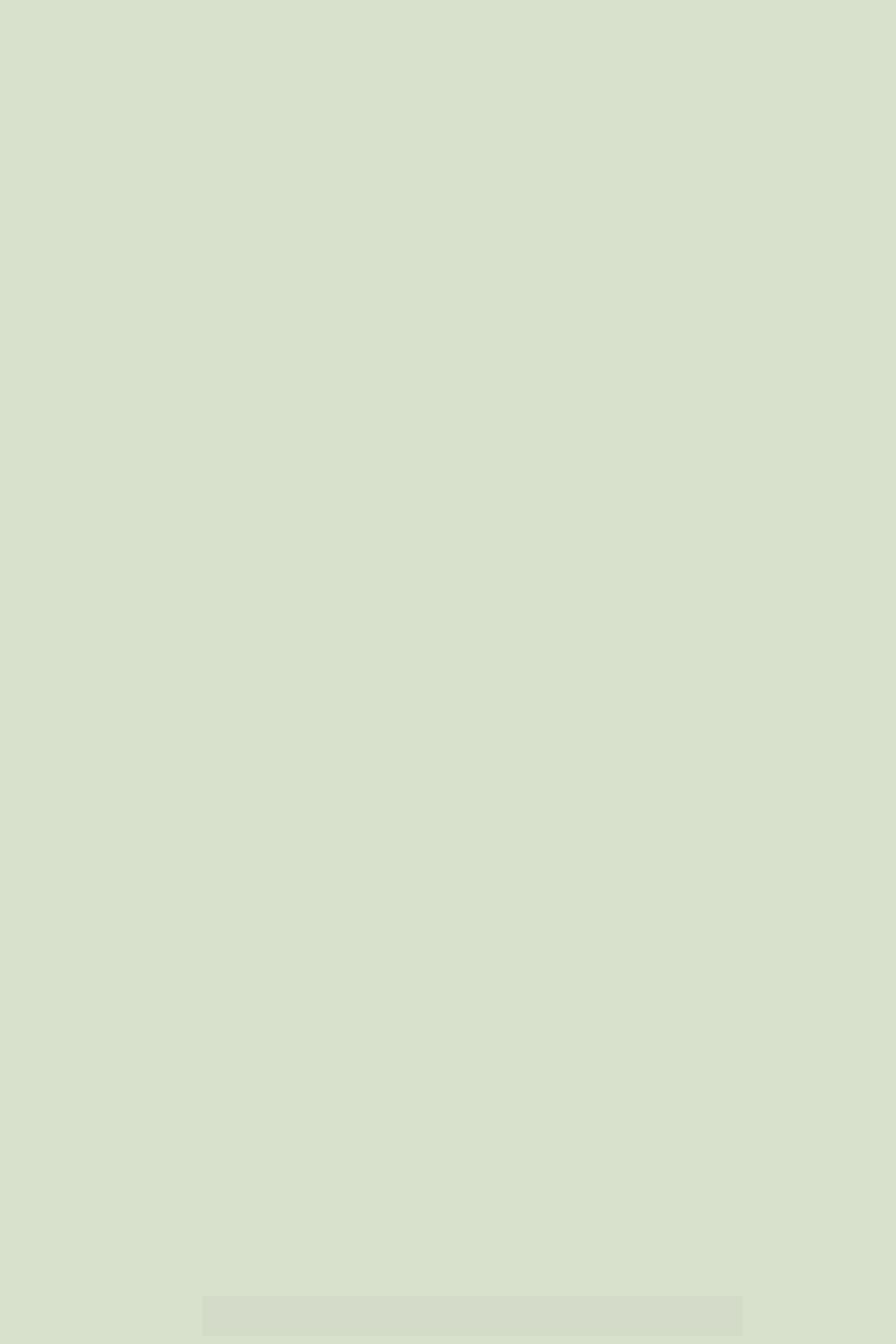

January 29, 1987

# **Course Introduction**

SASHA: All right. The name of the course is "The Nature of Drugs." It was originally going to be "Drugs and Society," which would be kind of a neat thing because you can go and tie everything together in a nice way, but some other department had already stolen the name and refused to give it up. They had to find something new and "Nature of Drugs" had not been used, and so that's what this will be. But it doesn't matter very much which name it has or through whose auspices it is authorized, since all of that will have little influence on the content of this course. I intend to cover the area of drugs in the broadest definition of the term, and the attitudes of society towards them.

There are absolutely no requirements for the course. It's nice if you've had chemistry, but I'm going to largely try and resist my big temptation to put great big hexagons on the board with wiggly chains out from the amino groups and methoxy groups and marvelous things like nitrogens. Because this is the heart: I really honestly believe that the knowledge of chemistry is the knowledge of one of the few disciplines that not many people are going to take issue with. You talk about a drug—we're going to talk about thousands of drugs during the course of the year—and you will often encounter some controversy.

Let's talk about mescaline, for example. You'll get controversy as to what it really does, and how it acts, and where it acts in the body, and what these receptor site things are that it acts at, and how it's metabolized, and whether something is it or not, and is it found in this cactus or that cactus. But you're not going to take issue that it has this structure.

So, the idea of a chemical structure allows one thing in this very pied area of so-called science to hang together. You can say what the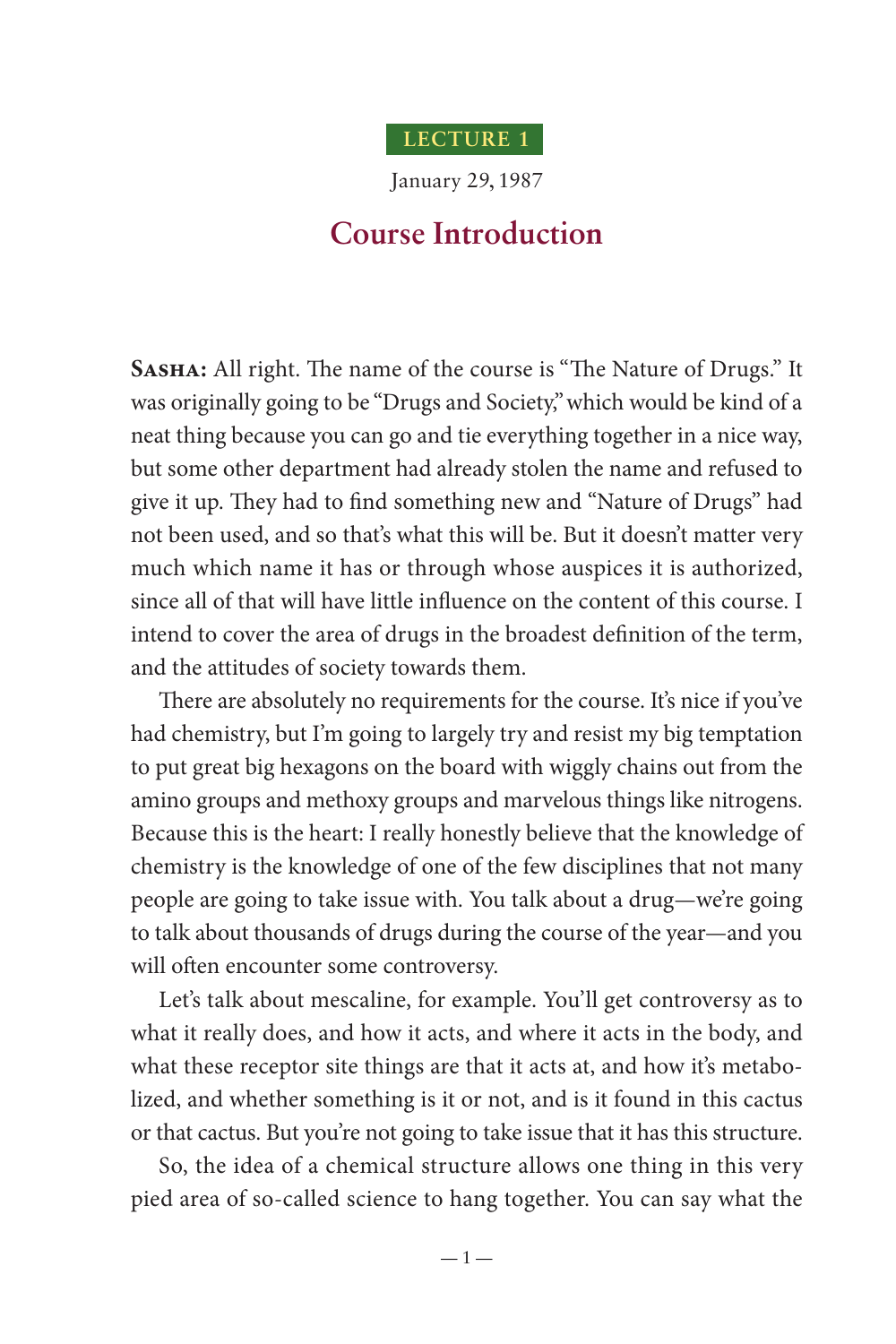compound is, you can say what its structure is, how to make it, and what its properties are, physically, chemically. What it does in the body is into the realms of art. But what it is in a test tube and in a beaker is one of the few really incontestable arguments.

I love chemistry as a focal point from which to say, "Here is a structure. What it does, I don't know. But maybe it does this and that." It's a nice starting spot. I'm going to resist it.

How many people have taken other scientific courses, let's say botany? Whee! Okay. I'll introduce some botany. I love it when a few have and most have not because then I can justifiably get into it a little bit further than I normally would.

I was going to introduce myself, but let me introduce you to me first. How many people have taken psychology? Oh, wow! How many people are in psychology as serious business? Well, some of them. At least you've gotten into the area.

How many people have taken caffeine? Only two? Oh my, my. I'm in the voting too. I've taken caffeine. How many people have taken caffeine? Now that's more like it. How many people have never touched caffeine? Okay, that's enough.

By the way, I'm a nut on vocabulary. I love vocabulary and I love using it. Sometimes I get a little bit carried away because I talk about the "hemioptus dysiptria" and I realize that dysiptria is not a common word in everyone's vocabulary. So, I think if this is going to be the size of the class it's really going to be neat because then it's going to be small enough that if someone says, "Hey, hold on. What is dysiptria?" I'll go into it and we're off on a tangent.

There's a textbook for the course. It's-what is it? *Chocolate to Morphine* by Andrew Weil. It's a nice one because it honest-to-god presents things as they are. I'm going to have a theme for this whole course called "warts and all." Namely, what is known about drugs, what is to be found out about them, what do they smell like, what do they taste like, what are the goods, what are the bads. Why is it so bad to use drugs? Why is it occasionally so good to use drugs? It's going to be an issue of talking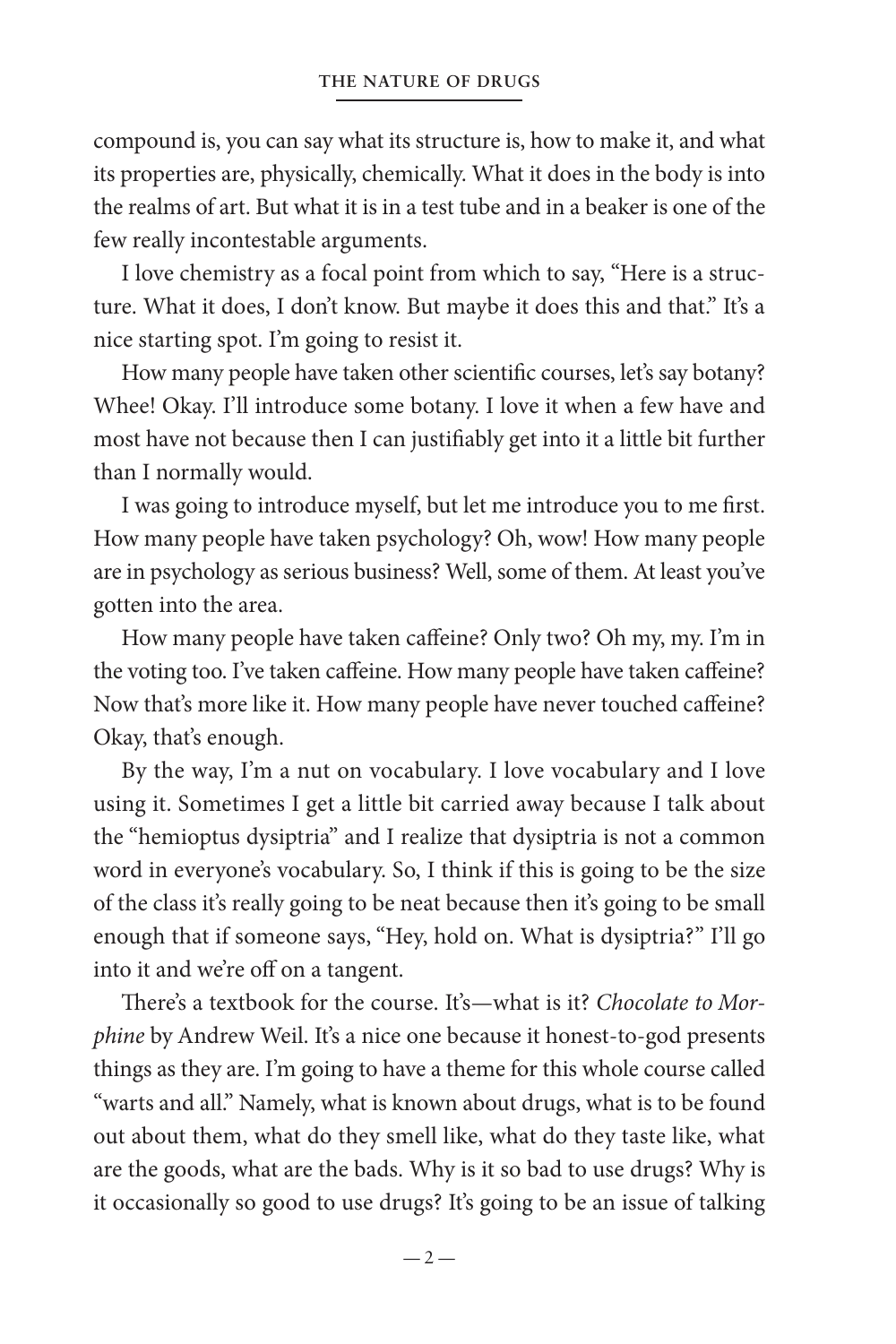#### **COURSE INTRODUCTION**

about drugs and their properties. I am not going to champion their use and I am not going to espouse the argument of "just say no." Nothing along that line has anything to do with drug education. I love the analogy of sex education, which is exactly the same thing if you look at it, just from a different point of view. Sex education: "You've got to teach people just to say no." Well, this is fine and dandy because if they choose to say "yes" then they're out on their own because they've never learned anything outside of the very rudimentary males and females aspect of that.

Let me discover where you are, a little bit. Let me give you three possibilities and have everyone vote on them. The possibilities are: learning at home, learning at school, and learning from your peers. How many learned about sex at home? One, two, three, four, five, six, seven. Okay, that's about a third. How many people learned about sex at school in some class? Seven. Neat. Eight. How many people learned it from their peers? Eight. Okay, even. Just about even. I trust I shouldn't have asked how many people know about it. I assume that would have been a universal.

Same argument goes on drugs. You learn an awful lot about drugs from school. But a lot of what you learn is, you know, "Stay away from it." A lot of people will learn about drugs from home, but not as many as I think should because there is a lot of ignorance at home about what drugs are and what drugs do: "Good god, I smell something strange. You haven't been—? We gotta go talk to the minister." This kind of thing is a nice approach to morality, toward ethics, toward what is probably good behavior, and, in many peoples' eyes is the only right behavior. But it has nothing to do with drug education.

It's nice to learn it in school, but what you're going to find are the stereotypes. I saw this very beautifully in medical school where in the second year there was a course called "Pharmacology" that lasted for three quarters. In that class you learned all about pharmacology, which embraces drugs.

One of those three semesters of pharmacology was on CNS drugs: "This will turn 'em down. This will turn 'em up. This is a stimulant. This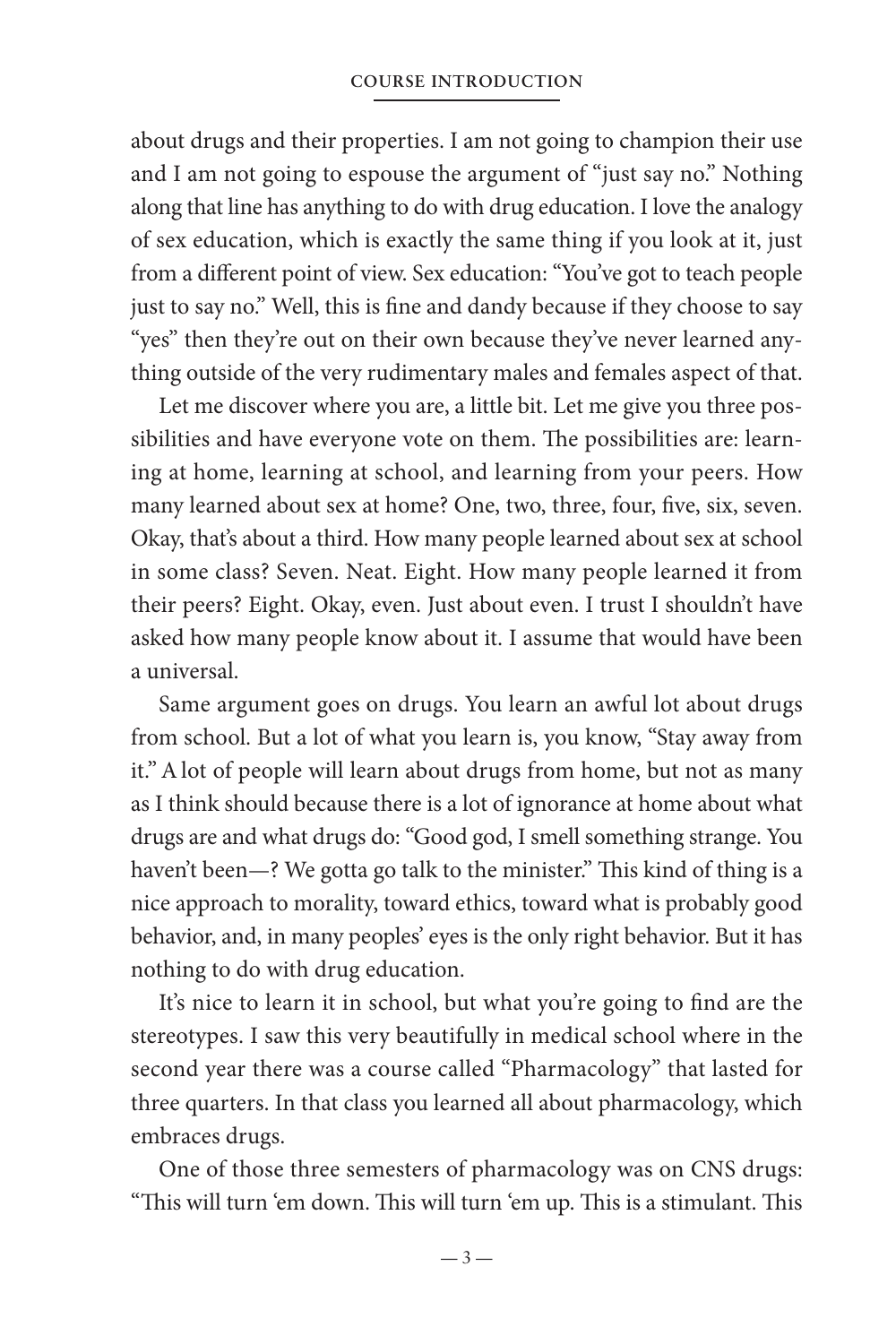is a depressant. This is good for treatment of this. And that's good for the treatment of athlete's foot." Then, within that particular semester they had a one-hour lecture that dealt specifically with two topics: one was the psychedelic drugs and the other was smog. And it was all tucked into this short one-hour lecture of which forty minutes was on the psychedelic drugs, and the comments were, "They all cause a toxic psychosis. They are all the same. And substantially the best treatment is Haldol or one of the tricyclic tranquilizers," which are strong or heavy tranquilizers. We'll talk about strong and heavy in a moment.

[Directed to student] Yeah!

**STUDENT:** When was this?

SASHA: Ah, about fifteen years ago. I don't know if it's changed. I've not been there recently. But this was the attitude that was taken, and you'll still find, "You wanna find out really what is the problem about the use of marijuana? Well, let's go down and talk to our family physician. And he has, by golly, been through those courses and he knows what he's read, that it causes enlarging of this and decreasing of that and maybe increasing of something else." And you ask, "Well, why do people use it?" "Well, there's no really good reason." Nonsense! There's a perfectly good reason. They get high! [Laughter.] And you say, "Well, that's not part of our social ethic. Here, have a cup of coffee and wait until I handle someone else."

We have drugs all through our society. I'm going to start a tally. I wrote notes, shows how much I'm going to use them. We have caffeine. How many people have used alcohol? I'm amongst them. Okay. It's almost embarrassing to ask the question, "Is there anyone who hasn't?" Because the one Mormon, possibly the one Quaker, in the crowd doesn't want to put their hand up. It is all around us. How many people have used tobacco? How many people have not? This is a legitimate question. I have. I can't raise my hand. About two-thirds 'yes,' about one-third 'no.' The fourth I like to put on this list, how many people have used betel nut? One. Any more? Two. I have not. That's one I have not.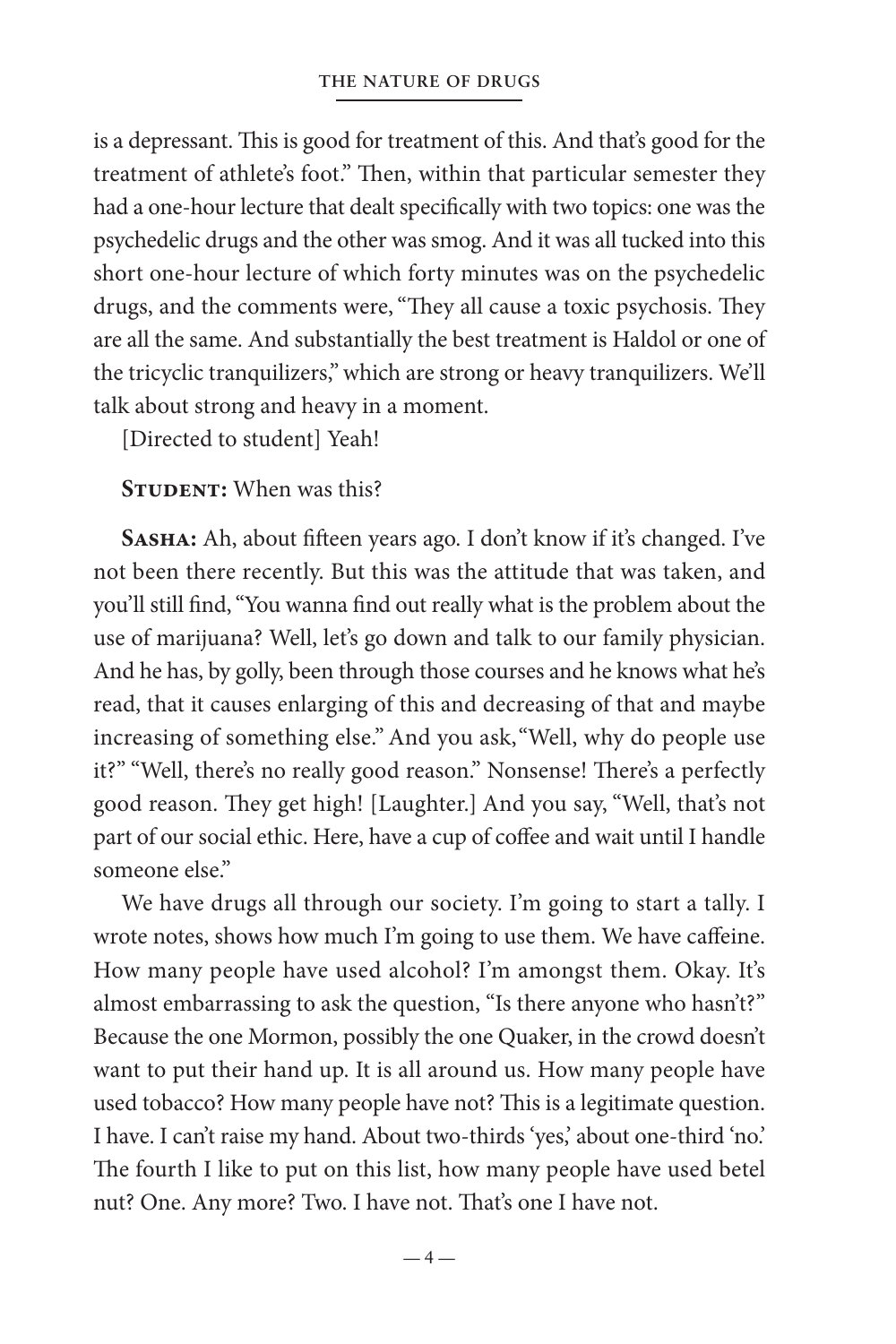#### **STUDENT:** What is it?

SASHA: What is it? That's exactly why you're in the course. We're going to find out what it is. These four drugs constitute the four most broadly used psychotropic drugs in the world. Probably, either continuous use or occasional use or association with use of, in the sense of having used yourself, each of these drugs, more than one billion people. In a world of about six billion you're talking about one out of six having used one of these drugs.

Betel nut. We'll probably get to it when we talk about intoxicants and such. It's kind of a nice little thing. It's a little nut about the size of an acorn. It comes out of a palm tree. It's an *Areca*, the genus of the tree. *Areca catechu* is the species name. It's raised from the Philippines westward: the Philippines, the eastern coast of Southern Asia, throughout Southern Asia, into China, across into India and throughout India. It is raised throughout that entire area of the world. It is used by virtually all adults in that world. It is put either dried, different cultures use different ways, but usually it is either dried and used dry and smashed, or it's cut fresh. It's usually taken from the slightly unripe fruit. And it is often, not always, but often, wrapped in a leaf, known as the betel leaf, that comes from a vine belonging to the *Piperaceae* family. That name applies to both the nut from the palm and the leaf from the pepper. It's wrapped in this and shoved into the mouth, up against the gum and the lip. And it's left there. And if you add a little lime to it, make it a little bit basic, it tends to drain out colors and you'll find people often get reddish brown lips and gums and teeth get stained. In fact, black teeth or very dark teeth are a measure, as a beard is in China, of age and wisdom. You've been around a long time, you've used your betel a long time, you've gotten much wisdom from your passage through this vale of tears. And it's not considered a disfigurement, just part of the territory, like wrinkles and emphysema is from smoking. It's all part of the territory and it's a sign of belonging.

You have this as a major, major material. An interesting sideline, I was going to get into this when I got into tobacco and betel, but I'll get into it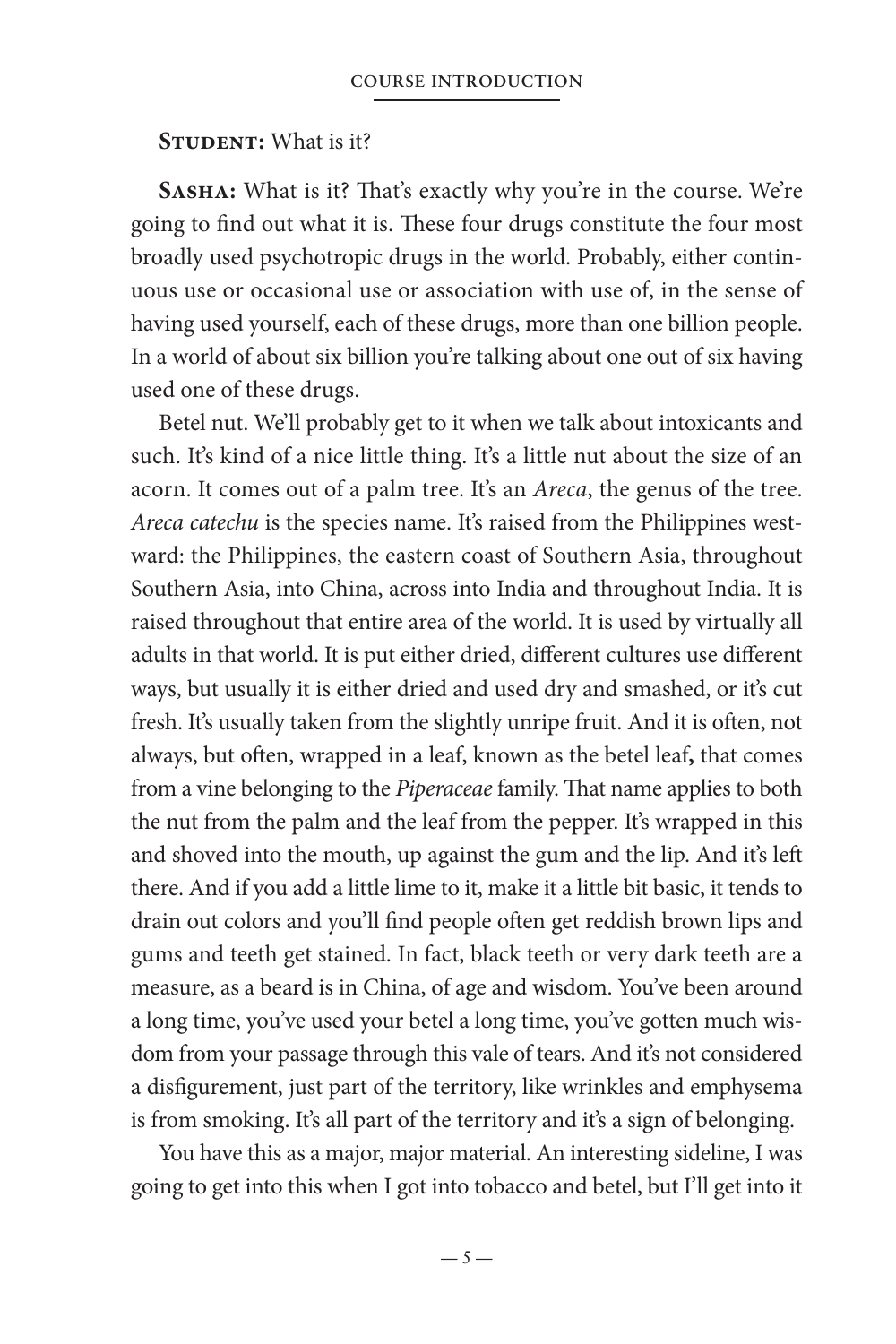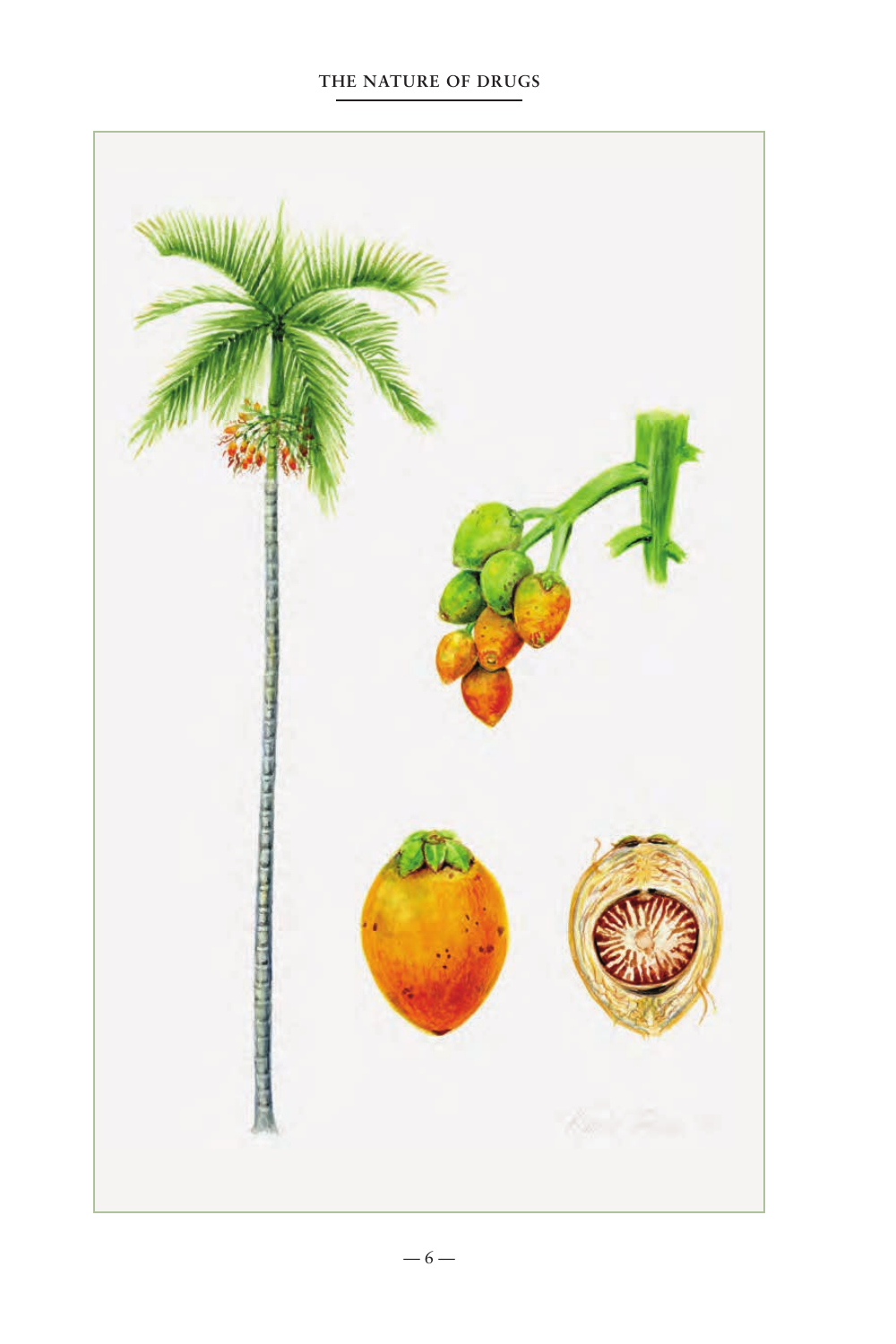now, which shows I'm totally disorganized, but I enjoy doing what I am doing. By the way, thanks for the question. Anytime questions come up, ask them. That's the way I know where you want to go. With betel, you have an alkaloid that's known as arecoline. Maybe I should start writing some of these down. By the way, you'll notice a tremendous resistance to indicate that it happens to be a tetrahydropyridine with a carbomethoxy group on it and an N-methyl.

(This is the sort of thing where I'd love to draw a dirty picture. I call them dirty pictures, things like hexagons with things sticking out and functional groups.)

Arecoline is an alkaloid. How many people know the term "alkaloid?" I'm going to be asking this several times. Not too many. Okay.

An alkaloid is a compound that comes usually out of plants—to a purist it comes out of plants—that contains a basic nitrogen. Usually with some complexity, but not always. It is a base and a caustic material that comes from plants, and most of the active materials, not all, but perhaps nine-tenths of the active materials in human beings that come from plants are alkaloids. Nicotine in tobacco is an alkaloid. Arecoline in the betel nut is an alkaloid. Alcohol is a non-nitrogenous material. Caffeine is a relatively neutral compound that contains nitrogen and is often classified as an alkaloid. Three out of these four major world drug materials are substantially alkaloid containing.

This combination is put together [referring back to betel nut use], it's then put into the mouth, and it's left there. It's always in the same place. It's like a cat chewing on the same tooth. Pretty soon a callus develops there, the tissue becomes hard. The erosion is stopped because of the change in the tissue nature, and it doesn't tend to burn or blister anymore. And when the goodies are depleted, and the person feels the slight euphoria and the fun and the pleasure of it is dropping off, in goes another. And when you go to bed at night, in goes one for the overnight. And in the morning out it comes and in goes a fresh one for the morning. It's like a quid of tobacco; but, this is betel nut. And it has been used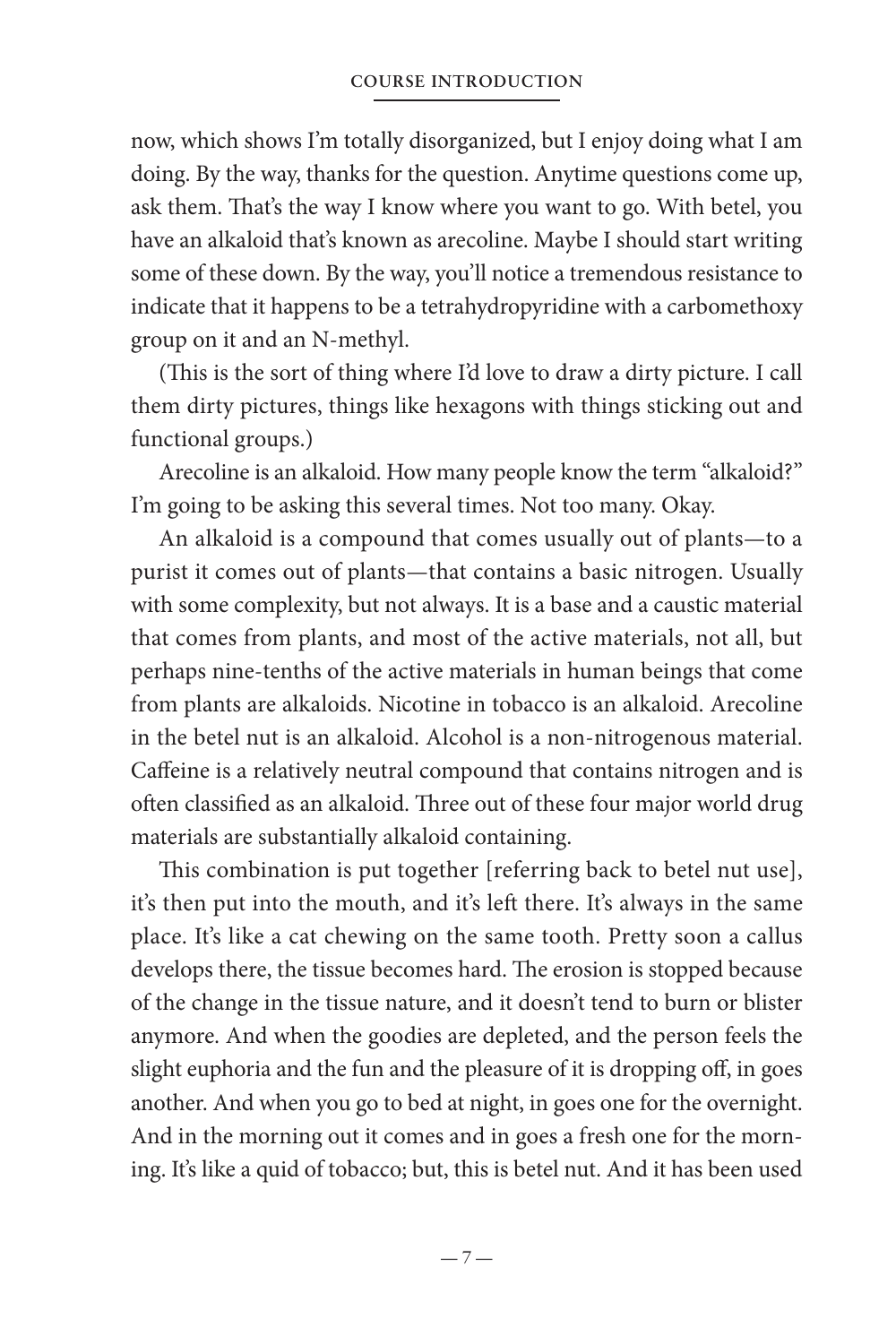for millennia throughout India, Southeast Asia, into the Philippines, and all through the islands in the Western Pacific.

Now, a problem has come up. This is completely apart from the introduction. A problem has come up in India in the last twenty years. In our culture, there's nothing wrong with shoving a little bit of snuff or a little bit of chopped up tobacco up in there and letting it go. You'll find some people will go through their entire day and night with a tobacco quid.

To touch just a little bit of chemistry, there's a part of the arecoline that is very, very responsive to what are called mercapto groups. In the body, there is a whole inventory of mercapto groups known as—oh, gosh, you have glutathione, you have acetylcysteine. Those in biochemistry could give me a half a dozen more. These little groups are very, very reactive groups.

In tobacco, the principal alkaloid is nicotine. You cure tobacco by putting in nitrites, just like you cure bacon by putting in nitrites. And these nitrites tend to give it an aging, a texture, a smell, a taste that makes your particular tobacco competitive. But this aging takes off the methyl group and puts on a nitroso group on nicotine, so you get what's called in the trade, nitroso nornicotine. This is probably one of the principal agents that is responsible for cancer, and the cancer that comes from tobacco. One whole hour, as you've probably looked ahead, is going to be devoted to tobacco, so I don't want to get too much into this. But this nitroso compound is probably neutralized in the body by these SH [sulfhydryl], these mercaptans, these glutathione and cysteine things. So it takes a long while for the cancer to express itself.

In arecoline, you have something that sops up SH groups and therefore sops up the very thing that makes you protected against tobacco. What has happened in the last twenty years in India is they've begun mixing tobacco and betel together. So you get the euphoria of the betel nut and you get the slight stimulation and the light headedness of the tobacco in the same package, in the same quid. So what's happening in the quid, the component of the betel nut that has the SH group scavenger property robs the body of the defense against the nitroso nicotine